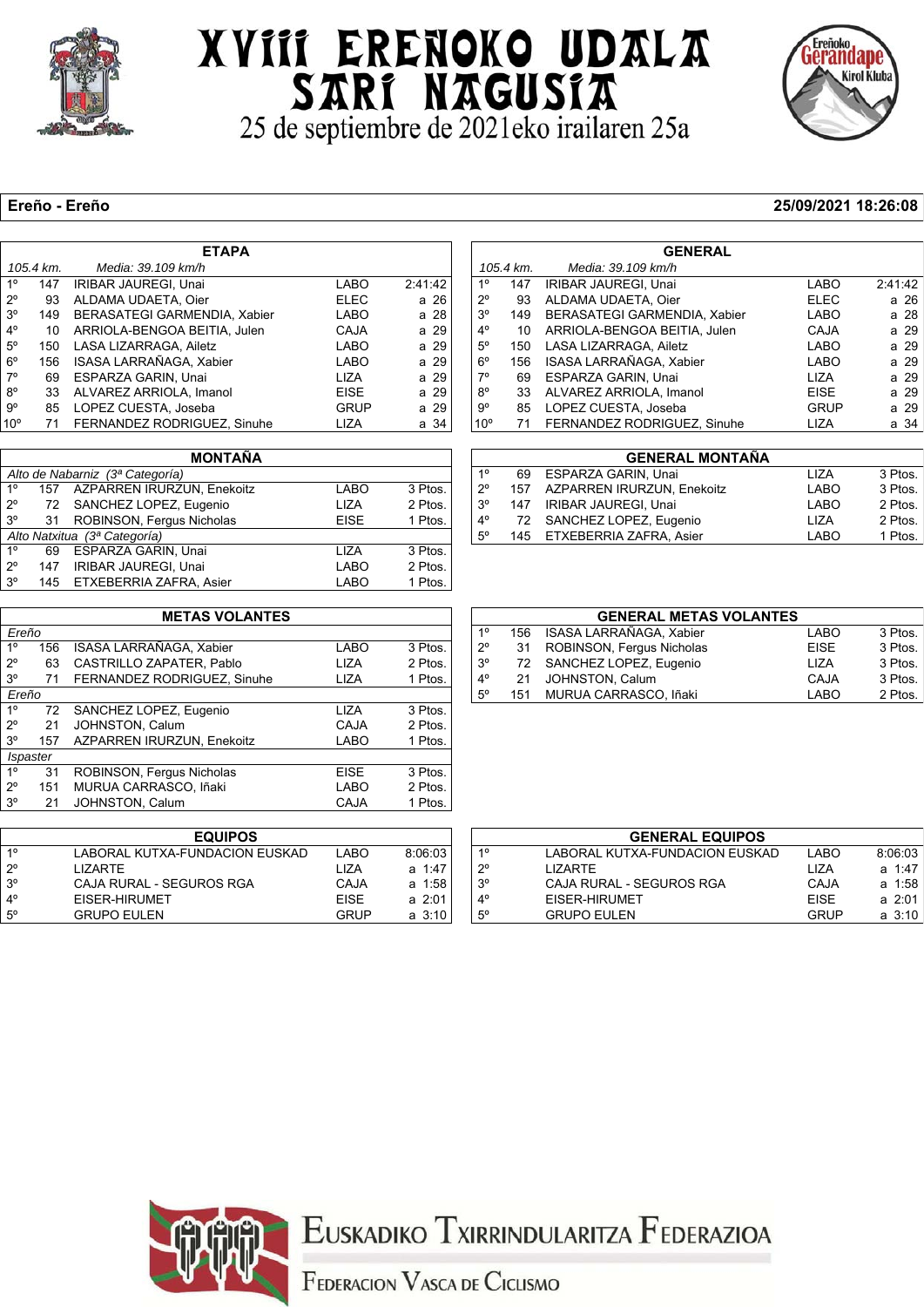

# XVIII ERENOKO UDALA SARI NAGUSIA



#### **Ereño - Ereño 105,4 kms. 25/09/2021 18:28:36**

|                 | <b>ETAPA</b> |                                    | Pag. 1     |                  |                                                                                                                                                                                                                                 |             |
|-----------------|--------------|------------------------------------|------------|------------------|---------------------------------------------------------------------------------------------------------------------------------------------------------------------------------------------------------------------------------|-------------|
| $1^{\circ}$     | 147          | IRIBAR JAUREGI, Unai               | <b>ESP</b> | S <sub>23</sub>  | LABORAL KUTXA-FUNDACION EUSKAD<br>ELECTROALAVESA-ZUIA-BSAFE<br>LABORAL KUTXA-FUNDACION EUSKAD<br>CAJA RURAL - SEGUROS RGA<br>LABORAL KUTXA-FUNDACION EUSKAD<br>LABORAL KUTXA-FUNDACION EUSKAD<br>LABORAL KUTXA-FUNDACION EUSKAD | 2:41:42     |
| $2^{\circ}$     | 93           | ALDAMA UDAETA, Oier                | <b>ESP</b> | S23              |                                                                                                                                                                                                                                 | a 26        |
| $3^{\circ}$     | 149          | BERASATEGI GARMENDIA, Xabier       | <b>ESP</b> | S <sub>2</sub> 3 |                                                                                                                                                                                                                                 | a 28        |
| $4^{\circ}$     | 10           | ARRIOLA-BENGOA BEITIA, Julen       | <b>ESP</b> | S <sub>23</sub>  |                                                                                                                                                                                                                                 | a 29        |
| $5^{\circ}$     | 150          | LASA LIZARRAGA, Ailetz             | <b>ESP</b> | S23              |                                                                                                                                                                                                                                 | a 29        |
| $6^{\circ}$     | 156          | ISASA LARRAÑAGA, Xabier            | <b>ESP</b> | S <sub>23</sub>  |                                                                                                                                                                                                                                 | a 29        |
| $7^\circ$       | 69           | ESPARZA GARIN, Unai                | <b>ESP</b> | S23              | <b>LIZARTE</b>                                                                                                                                                                                                                  | a 29        |
| $8^{\circ}$     | 33           | ALVAREZ ARRIOLA, Imanol            | <b>ESP</b> | S <sub>23</sub>  | EISER-HIRUMET                                                                                                                                                                                                                   | a 29        |
| $9^{\circ}$     | 85           | LOPEZ CUESTA, Joseba               | <b>ESP</b> | S23              | <b>GRUPO EULEN</b>                                                                                                                                                                                                              | a 29        |
| 10 <sup>o</sup> | 71           | FERNANDEZ RODRIGUEZ, Sinuhe        | <b>ESP</b> | S23              | <b>LIZARTE</b>                                                                                                                                                                                                                  | a 34        |
| $11^{\circ}$    | 145          | ETXEBERRIA ZAFRA, Asier            | ESP        | <b>ELI</b>       | LABORAL KUTXA-FUNDACION EUSKAD                                                                                                                                                                                                  | a 35        |
| $12^{\circ}$    | 92           | BALZA DE VALLEJO COUTO, Endika     | <b>ESP</b> | S <sub>23</sub>  | ELECTROALAVESA-ZUIA-BSAFE                                                                                                                                                                                                       | a 37        |
| 13 <sup>°</sup> | 31           | ROBINSON, Fergus Nicholas          | <b>GBR</b> | ELI              | EISER-HIRUMET                                                                                                                                                                                                                   | a 39        |
| $14^{\circ}$    | 9            | <b>GARCIA FRANCES, Pablo</b>       | <b>ESP</b> | S <sub>23</sub>  | CAJA RURAL - SEGUROS RGA                                                                                                                                                                                                        | a 43        |
| $15^{\circ}$    | 65           | GIL VELAZ, Jon                     | <b>ESP</b> | S <sub>23</sub>  | <b>LIZARTE</b>                                                                                                                                                                                                                  | a 1:41      |
| $16^{\circ}$    | 12           | LOPEZ FRANCO, Raul                 | <b>ESP</b> | S23              | CAJA RURAL - SEGUROS RGA                                                                                                                                                                                                        | a 1:43      |
| $17^{\circ}$    | 88           | DARTHAYETTE, Patxi                 | <b>FRA</b> | ELI              | <b>GRUPO EULEN</b>                                                                                                                                                                                                              | a 1:48      |
| $18^{\circ}$    | 161          | CASTILLA PICAZA, Asier             | <b>ESP</b> | S23              | LABORAL KUTXA-FUNDACION EUSKAD                                                                                                                                                                                                  | $a$ 1:50    |
| 19°             | 86           | IBARLUZEA ALBERDI, Jon             | <b>ESP</b> | S <sub>2</sub> 3 | <b>GRUPO EULEN</b>                                                                                                                                                                                                              | $a$ 1:50    |
| 20°             | 153          | ARAKAMA ZEBERIO, Jon               | <b>ESP</b> | S <sub>23</sub>  | LABORAL KUTXA-FUNDACION EUSKAD                                                                                                                                                                                                  | $a$ 1:50    |
| 21°             | 28           | <b>JUARISTI PAGAEGI, Patxi</b>     | <b>ESP</b> | S <sub>23</sub>  | EISER-HIRUMET                                                                                                                                                                                                                   | $a$ 1:50    |
| 22°             | 146          | AMONARRIZ ZUBIONDO, Ander          | <b>ESP</b> | <b>ELI</b>       | LABORAL KUTXA-FUNDACION EUSKAD                                                                                                                                                                                                  | $a$ 1:50    |
| 23°             | 24           | URIONABARRENETXEA ARANBARRI, Asier | <b>ESP</b> | S23              | EISER-HIRUMET                                                                                                                                                                                                                   | $a$ 1:50    |
| 24°             | 504          | <b>GOMEZ LLORENTE, Ivan</b>        | <b>ESP</b> | S <sub>23</sub>  | LABORAL KUTXA-FUNDACION EUSKAD                                                                                                                                                                                                  | $a$ 1:58    |
| 25°             | 42           | ARANCETA BILBAO, Egoitz            | <b>ESP</b> | S <sub>23</sub>  | <b>BAQUE TEAM</b>                                                                                                                                                                                                               | $a \; 2:11$ |
| 26°             | 167          | PEREZ DE OBANOS MARTINEZ, Mikel    | <b>ESP</b> | S <sub>23</sub>  | <b>EIBAR</b>                                                                                                                                                                                                                    | $a \, 2:14$ |
| 27°             | 206          | IRAZOKI ECEIZA, Iñaki              | <b>ESP</b> | <b>ELI</b>       | <b>TEAM XE</b>                                                                                                                                                                                                                  | $a$ 2:14    |
| 28°             | 44           | TRIGO HERNANDEZ, Iker              | <b>ESP</b> | S <sub>23</sub>  | <b>BAQUE TEAM</b>                                                                                                                                                                                                               | $a \; 2:23$ |
| 29°             | 293          | AROZENA DOMINGUEZ, Aner            | <b>ESP</b> | S <sub>23</sub>  | CICLISMO RIOJANO VEGABIKE                                                                                                                                                                                                       | a 2:38      |
| $30^{\circ}$    | 72           | SANCHEZ LOPEZ, Eugenio             | <b>ESP</b> | S <sub>2</sub> 3 | <b>LIZARTE</b>                                                                                                                                                                                                                  | a 2:48      |
| 31°             | 155          | RUIZ DE ARCAUTE CUESTA, Ibai       | <b>ESP</b> | S23              | LABORAL KUTXA-FUNDACION EUSKAD                                                                                                                                                                                                  | $a \; 2:56$ |
| $32^{\circ}$    | 196          | ARRIORTUA ZORRILLA, Imanol         | <b>ESP</b> | <b>ELI</b>       | ZABALGARBI CYCLING TEAM                                                                                                                                                                                                         | a 4:11      |
| 33°             | 195          | RUIZ BAEZ, Igor                    | <b>ESP</b> | S <sub>23</sub>  | ZABALGARBI CYCLING TEAM                                                                                                                                                                                                         | a 4:11      |
| 34°             | 191          | LARRAÑAGA RAMIREZ, Asier           | <b>ESP</b> | ELI              |                                                                                                                                                                                                                                 | a 4:11      |
| $35^{\circ}$    | 174          | MORILLO TRINIDAD, Jon              | <b>ESP</b> | S <sub>23</sub>  | ZABALGARBI CYCLING TEAM<br><b>EIBAR</b>                                                                                                                                                                                         | a 4:32      |
|                 |              |                                    |            |                  |                                                                                                                                                                                                                                 |             |
| 36°             | 100          | PILECEK, Jakub                     | <b>CZE</b> | S <sub>2</sub> 3 | ELECTROALAVESA-ZUIA-BSAFE                                                                                                                                                                                                       | a 6:52      |
| 37°             | 151          | MURUA CARRASCO, Iñaki              | <b>ESP</b> | S <sub>23</sub>  | LABORAL KUTXA-FUNDACION EUSKAD                                                                                                                                                                                                  | $a \t6:53$  |
| 38°             | 63           | CASTRILLO ZAPATER, Pablo           | <b>ESP</b> | S <sub>23</sub>  | <b>LIZARTE</b>                                                                                                                                                                                                                  | $a \t6:53$  |
| 39°             | 158          | MINTEGI CLAVER, Iker               | <b>ESP</b> | S23              | LABORAL KUTXA-FUNDACION EUSKAD                                                                                                                                                                                                  | a 6:53      |
| 40°             | 157          | AZPARREN IRURZUN, Enekoitz         | <b>ESP</b> | S23              | LABORAL KUTXA-FUNDACION EUSKAD                                                                                                                                                                                                  | $a \t6:53$  |
| 41°             | 37           | BARANDIARAN IBARGUREN, Iker        | <b>ESP</b> | S23              | EISER-HIRUMET                                                                                                                                                                                                                   | $a \t6:53$  |
| 42°             | 114          | COBOS LEGARIA, Haritz              | ESP        | S <sub>23</sub>  | HOSTAL LATORRE EDERLAN                                                                                                                                                                                                          | $a \, 6:53$ |
| 43°             | 122          | URRUZMENDI LIZEAGA, Onditz         | <b>ESP</b> | ELI              | TELCO.M - ON CLIMA - OSES                                                                                                                                                                                                       | $a \, 6:53$ |
| 44°             | 3            | SERRANO ALVAREZ, Alberto           | <b>ESP</b> | <b>ELI</b>       | CAJA RURAL - SEGUROS RGA                                                                                                                                                                                                        | a 6:59      |
| $45^{\circ}$    | 21           | JOHNSTON, Calum                    | <b>GBR</b> | ELI              | CAJA RURAL - SEGUROS RGA                                                                                                                                                                                                        | a 6:59      |



EUSKADIKO TXIRRINDULARITZA FEDERAZIOA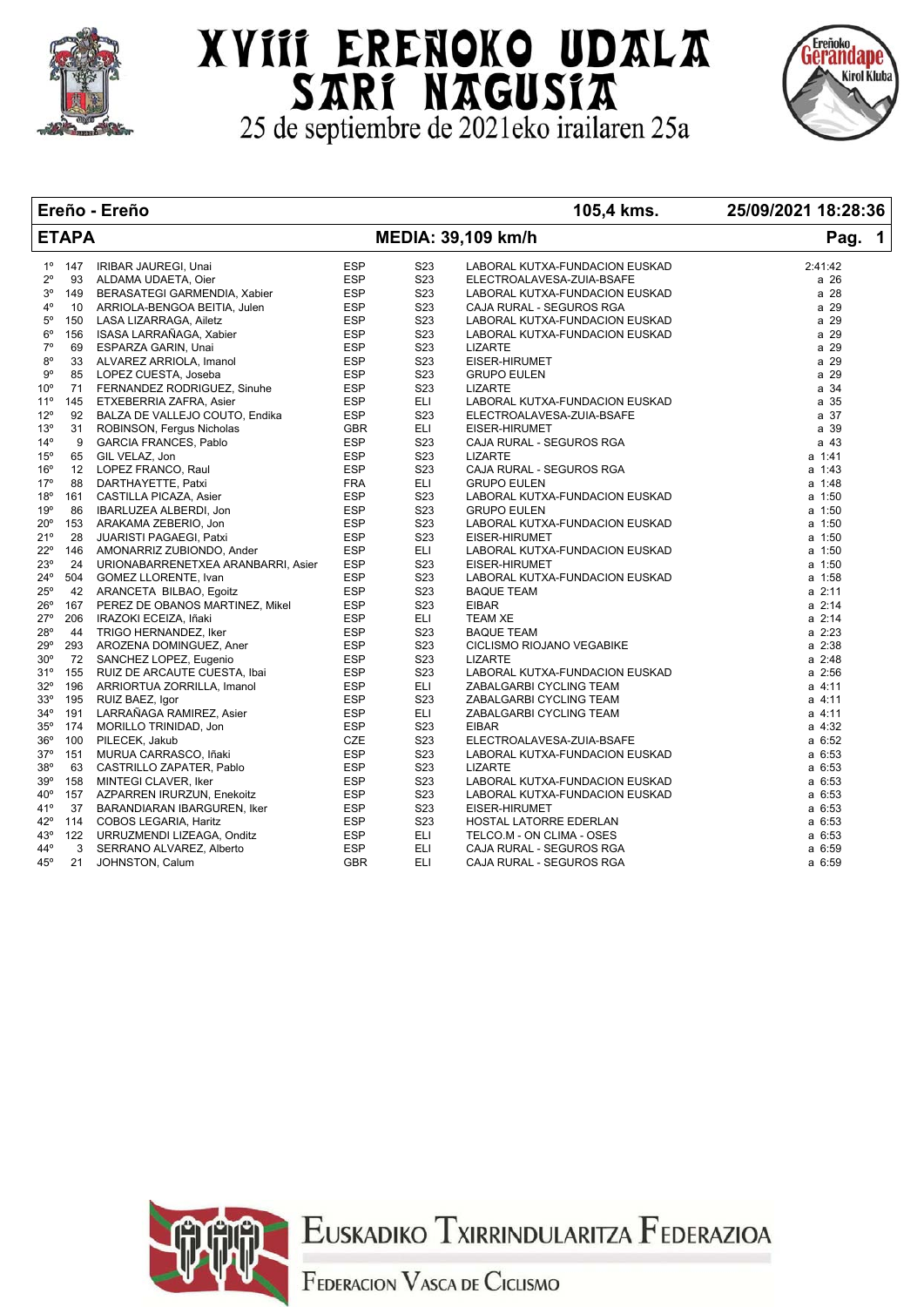

# XVIII ERENOKO UDALA SARI NAGUSIA<br>25 de septiembre de 2021eko irailaren 25a



#### **ETAPA MONTAÑA**

|                                           |                 | Alto de Nabarniz                                                                  |                                        | Km: 76.1                                                          | (3ª Categoría) |
|-------------------------------------------|-----------------|-----------------------------------------------------------------------------------|----------------------------------------|-------------------------------------------------------------------|----------------|
| $1^{\circ}$<br>$2^{\circ}$<br>$3^{\circ}$ | 157<br>72<br>31 | AZPARREN IRURZUN, Enekoitz<br>SANCHEZ LOPEZ, Eugenio<br>ROBINSON, Fergus Nicholas | <b>ESP</b><br><b>ESP</b><br><b>GBR</b> | LABORAL KUTXA-FUNDACION EUSKAD<br><b>LIZARTE</b><br>EISER-HIRUMET |                |
| <b>Alto Natxitua</b>                      |                 |                                                                                   |                                        |                                                                   |                |
|                                           |                 |                                                                                   |                                        | Km: 100,5                                                         | (3ª Categoría) |

### **ETAPA METAS VOLANTES**

|                 | Ereño |                             |            | 38<br>$Km$ :                   |  |
|-----------------|-------|-----------------------------|------------|--------------------------------|--|
| 10              | 156   | ISASA LARRAÑAGA, Xabier     | <b>ESP</b> | LABORAL KUTXA-FUNDACION EUSKAD |  |
| $2^{\circ}$     | 63    | CASTRILLO ZAPATER, Pablo    | <b>ESP</b> | <b>LIZARTE</b>                 |  |
| 3 <sup>o</sup>  | 71    | FERNANDEZ RODRIGUEZ, Sinuhe | <b>ESP</b> | <b>LIZARTE</b>                 |  |
| Ereño           |       | Km: 81,9                    | <b>PUN</b> |                                |  |
| $1^{\circ}$     | 72    | SANCHEZ LOPEZ, Eugenio      | <b>ESP</b> | <b>LIZARTE</b>                 |  |
| $2^{\circ}$     | 21    | JOHNSTON, Calum             | <b>GBR</b> | CAJA RURAL - SEGUROS RGA       |  |
| 3°              | 157   | AZPARREN IRURZUN, Enekoitz  | <b>ESP</b> | LABORAL KUTXA-FUNDACION EUSKAD |  |
| <b>Ispaster</b> |       | Km: 93.2                    | <b>PUN</b> |                                |  |
| $1^{\circ}$     | 31    | ROBINSON, Fergus Nicholas   | <b>GBR</b> | EISER-HIRUMET                  |  |
| $2^{\circ}$     | 151   | MURUA CARRASCO. Iñaki       | <b>ESP</b> | LABORAL KUTXA-FUNDACION EUSKAD |  |
| 3 <sup>o</sup>  | 21    | JOHNSTON, Calum             | <b>GBR</b> | CAJA RURAL - SEGUROS RGA       |  |



EUSKADIKO TXIRRINDULARITZA FEDERAZIOA